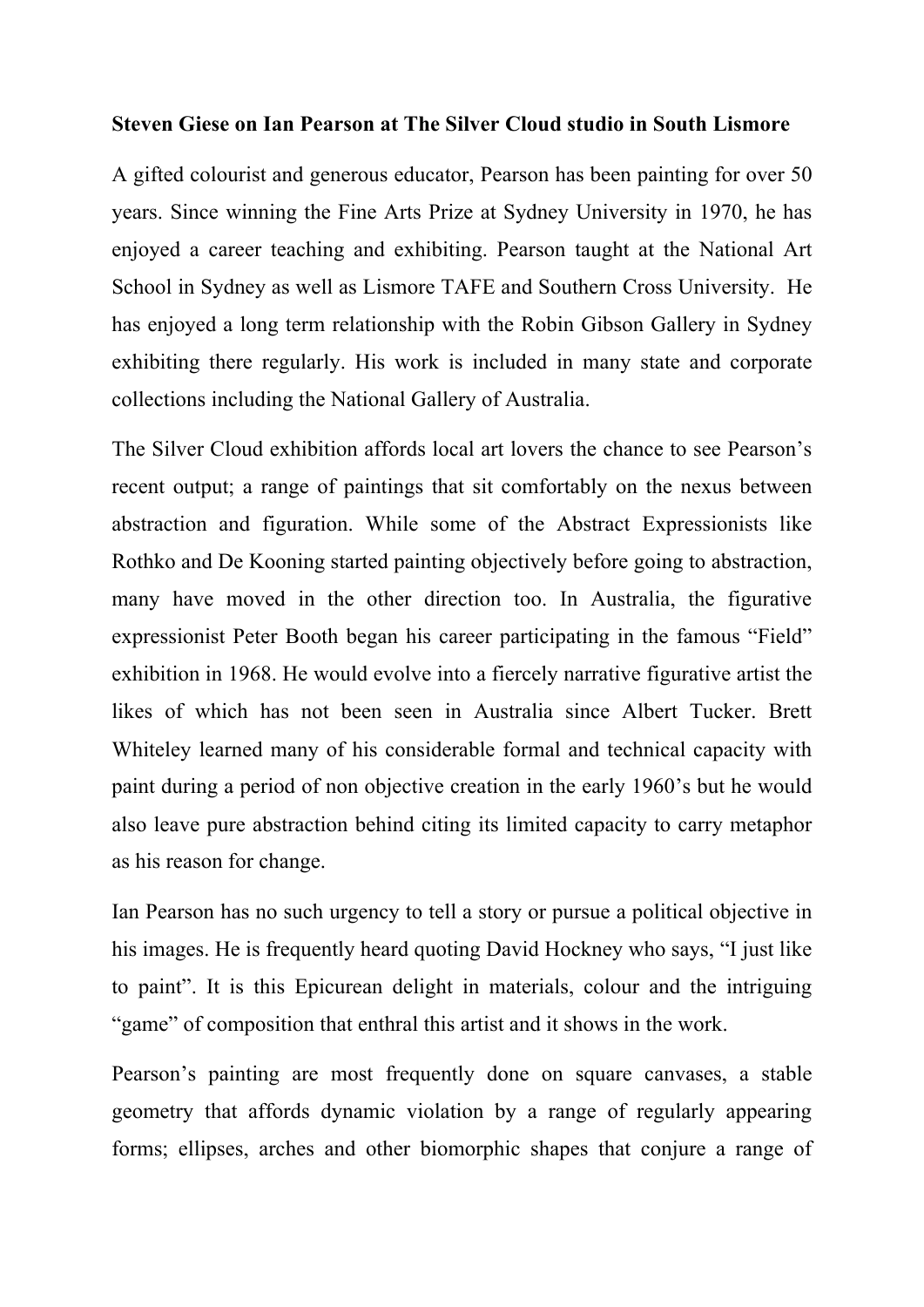references from stone axe to yoni. Abstract painting is overwhelmingly an engagement with the "flat". Pearson enjoys shapes such as the ellipse because they function to suggest the perspective of real space as well as the flattened mark.

While mark making predominates in his work, realistic images of local birds appear regularly too. Yellow Robins and Willy wagtails are frequent visitors to his canvases as they are to his home garden. Naturalistic familiars such as these affirm Pearson's affinity with both ecology and the heritage of landscape painting.

One of the artist's favoured genres is to "riff' on the work of great painters, many of them from the Australian Impressionist movement; Roberts, Streeton, Conder and McCubbin. Using computer graphics to decipher and identify the palette of a well-known painter, Pearson reanimates those colours in a vibrant, more percussive way than in the original.

Artists responding to other artists is not a unique phenomenon. Picasso responded to Velasquez, Leon Kossof did many versions of Poussin. It's something that senior artists do when they have supreme confidence in their medium and want to shift their context and dance with the formal properties of great artists. It's a highly intelligent exercise that could look insincere in technically less able hands. These homages are mostly small, distilled and clever. They have the percussive echo of jazz improvisation as well as a deep sense of humour.

For many years, Ian Pearson taught colour theory in a range of educational environments. His awareness of colour mixing is deep and unique. Kandinsky was interested in the colour of sound. Pearson seems to be interested in the sound of colour. Colour in these paintings has a distinctly musical quality. It's a music that visualises a place for contemplation, a place to relax away from the